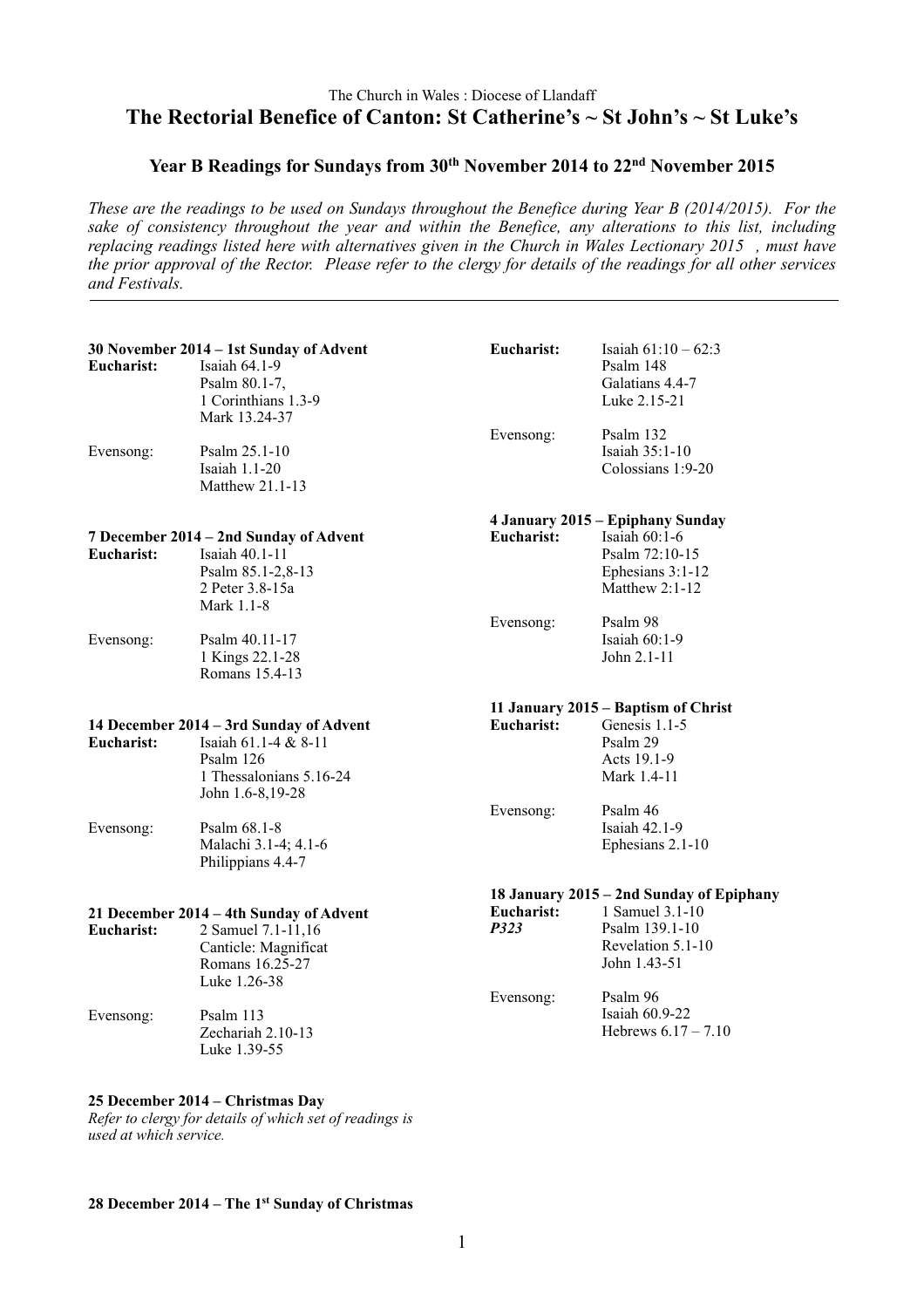#### **25 January 2015 – Conversion of St Paul**

| Eucharist: | Jeremiah $1:4-10$     |            |                                   |
|------------|-----------------------|------------|-----------------------------------|
|            | Psalm 67              |            | 8 March 2015 – 3rd Sunday of Lent |
|            | Acts $9:1-22$         | Eucharist: | Exodus 20.1-17                    |
|            | Matthew 19: 27-30     |            | Psalm 19                          |
|            |                       |            | 1 Corinthians 1.18-25             |
| Evensong:  | Psalm 119:41-56       |            | John 2.13-22                      |
|            | Isaiah $56:1-8$       |            |                                   |
|            | Colossians $1:24-2:7$ | Evensong:  | Psalm 11                          |
|            |                       |            | Exodus 5.1 - 6.1                  |

## **1 February 2015 – The Presentation of Christ**

| Eucharist: | Malachi $3:1-5$<br>Psalm $24:7-10$<br>Hebrews $2:14-18$         |            | 15 March 2015 – 4th Sunday of Lent<br>(Mothering Sunday)                |
|------------|-----------------------------------------------------------------|------------|-------------------------------------------------------------------------|
| Evensong:  | Luke $2:22-40$<br>Psalm 122<br>Haggai $2:1-9$<br>John $2:18-22$ | Eucharist: | Exodus $2.1-10$<br>Psalm 127.1-4<br>Colossians 3.12-17<br>John 19.25-27 |

Philippians 3.4b-14

Exodus 6.2-13 Romans 5.1-11

Psalm 119.9-16 Hebrews 5.5-10 John 12.20-33

Exodus 7.8-24 Romans 5.12-21

**Eucharist:** Isaiah 50.4-9a Psalm 31.9-16 Philippians 2.5-11 Mark 15.1-39

Isaiah 5.1-7 Mark 12.1-12

**22 March 2015 – 5th Sunday of Lent Eucharist:** Jeremiah 31.31-34

Evensong: Psalm 34.1-10

Evensong: Psalm 69.1-18

Evensong: Psalm 14

### **8 February 2015 – 2nd Sunday before Lent**

|            | <b>Creation Sunday</b> |
|------------|------------------------|
| Eucharist: | Proverbs 8.1,22-31     |
|            | Psalm 104.24-35        |
|            | Colossians 1.15-20     |
|            | John 1.1-14            |
|            |                        |
|            |                        |

Evensong: Psalm 65.1-8 Genesis 2.4b-25 Luke 8.22-35

#### **15 February 2015 – Sunday next before Lent** *Transfiguration Sunday*

|            | Transfiguration Sunaay |            |                             |
|------------|------------------------|------------|-----------------------------|
| Eucharist: | 2 Kings 2.1-12         |            |                             |
|            | Psalm $50.1-6$         |            | 29 March 2015 – Palm Sunday |
|            | 2 Corinthians 4.3-6    | Eucharist: | Isaiah 50.4-9a              |
|            | Mark 9.2-9             |            | Psalm 31.9-16               |
|            |                        |            | Philippians 2.5             |
| Evensong:  | Psalm 2                |            | Mark 15.1-39                |

1 Kings 19.1-16 2 Peter 1.16-21

#### **22 February 2015 – 1st Sunday of Lent**

**Eucharist:** Genesis 17.1-7, 15-16

| Eucharist: | Genesis 9.8-17<br>Psalm $25.1 - 10$                | 5 April 2015 – Easter Day |                                               |
|------------|----------------------------------------------------|---------------------------|-----------------------------------------------|
|            | 1 Peter 3.18-22<br>Mark 1.9-15                     | Eucharist:                | Acts 10.34-43<br>Psalm 118.1-2, 14-24         |
| Evensong:  | Psalm 119.17-32<br>Genesis 2.15-17; 3.1-7          |                           | 1 Corinthians 15.1-11<br>John 20.1-18         |
|            | Luke 13.31-35<br>1 March 2015 – 2nd Sunday of Lent | Evensong:                 | Psalm 114<br>Ezekiel 37.1-14<br>Luke 24.13-35 |
|            |                                                    |                           |                                               |

#### **12 April 2015 – 2nd Sunday of Easter**

|           | Psalm 22.23-31<br>Romans 4.13-25<br>Mark 8.31-38 | Eucharist: | 12.1<br>Acts 4.32-35<br>Psalm 133<br>1 John $1.1 - 2.2$<br>John 20.19-31 |
|-----------|--------------------------------------------------|------------|--------------------------------------------------------------------------|
| Evensong: | Psalm 135.1-14<br>Genesis $12.1-9$               | Evensong:  | Psalm 143.1-12                                                           |
|           | Hebrews 11.1-3, 8-16                             |            | Isaiah 26.1-9,19                                                         |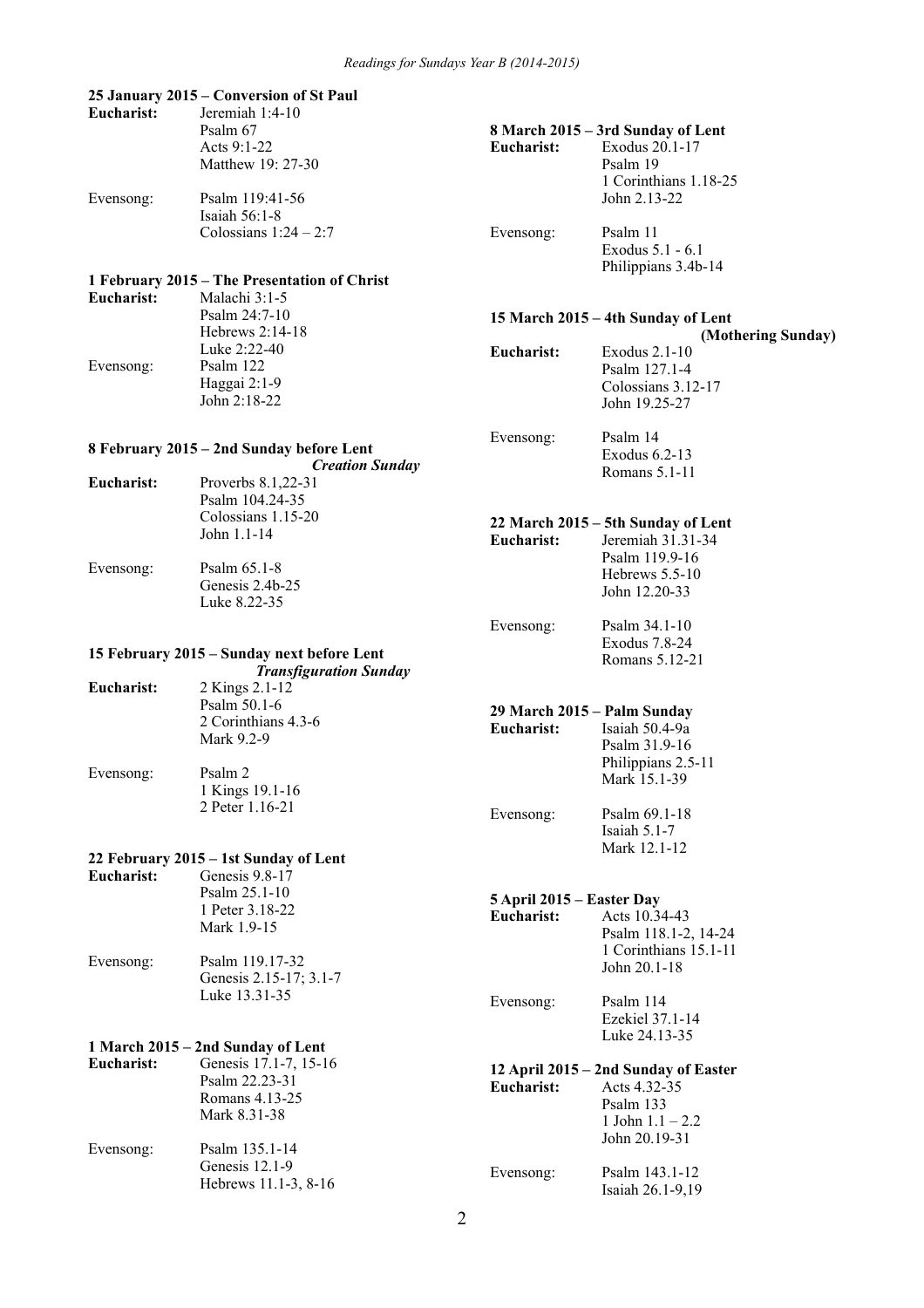|                    | Luke 24.1-12                                                                                         | Eucharist: | Acts $2.1-21$<br>Psalm 104.24-36<br>Romans 8.22-27                                                                    |
|--------------------|------------------------------------------------------------------------------------------------------|------------|-----------------------------------------------------------------------------------------------------------------------|
| Eucharist:<br>P382 | 19 April 2015 – 3rd Sunday of Easter<br>Acts 3.12-19<br>Psalm 4<br>1 John 3.1-7<br>Luke 24.36b-48    | Evensong:  | John 15.26-27; 16.4b-15<br>Psalm 139.1-12<br>Ezekiel 36.22-28<br>Acts 2.22-38                                         |
| Evensong:          | Psalm 142<br>Deuteronomy 7.7-13<br>Revelation 2.1-11                                                 | Eucharist: | 31 May 2015 - Trinity Sunday<br>Isaiah $6.1-8$<br>Psalm 29<br>Romans 8.12-17                                          |
| Eucharist:         | 26 April 2012 - 4th Sunday of Easter<br>Acts $4.5-12$<br>Psalm 23<br>1 John 3.16-24<br>John 10.11-18 | Evensong:  | John 3.1-17<br>Psalm 104.1-9<br>Ezekiel 1.4-10, 22-28a<br>Revelation 4.1-11                                           |
| Evensong:          | Psalm 81.8-16<br>Exodus 16.4-15<br>Revelation 2.12-17                                                | Eucharist: | 7 June 2015 – 1st Sunday after Trinity (Proper 5)<br>Genesis 3.8-15<br>Psalm 130<br>2 Corinthians $4.13 - 5.1$        |
| Eucharist:         | 3 May 2015 - 5th Sunday of Easter<br>Acts 8.26-40<br>Psalm 22.25-31<br>1 John 4.7-21<br>John 15.1-8  | Evensong:  | Mark 3.20-35<br>Psalm 37.1-11<br>Jeremiah $6.16-21$<br>Romans 9.1-13                                                  |
| Evensong:          | Psalm 96<br>Isaiah 60.1-14<br>Revelation 3.1-13                                                      | Eucharist: | 14 June 2015 - 2nd Sunday after Trinity (Proper 6)<br>Ezekiel 17.22-24<br>Psalm 92.1-8<br>2 Corinthians 5.6-10, 14-17 |
| Eucharist:         | 10 May 2015 – 6th Sunday of Easter<br>Acts 10.44-48<br>Psalm 98<br>1 John 5.1-6<br>John 15.9-17      | Evensong:  | Mark 4.26-34<br>Psalm 39<br>Jeremiah 7.1-16<br>Romans 9.14-26                                                         |
| Evensong:          | Psalm 45<br>Song of Solomon $4.16 - 5.2$ ; 8.6-7<br>Revelation 3.14-22                               |            |                                                                                                                       |

## **17 May 2015 – 7th Sunday of Easter**

|            | <b>Sunday after Ascension Day</b> |
|------------|-----------------------------------|
| Eucharist: | Acts 1.15-17, 21-26               |
|            | Psalm 1                           |
|            | 1 John 5.9-13                     |
|            | John 17.6-19                      |
| Evensong:  | Psalm 147.1-11                    |
|            | Isaiah 61.1-11                    |
|            | Luke 4.14-21                      |

# **24 May 2015 – Day of Pentecost**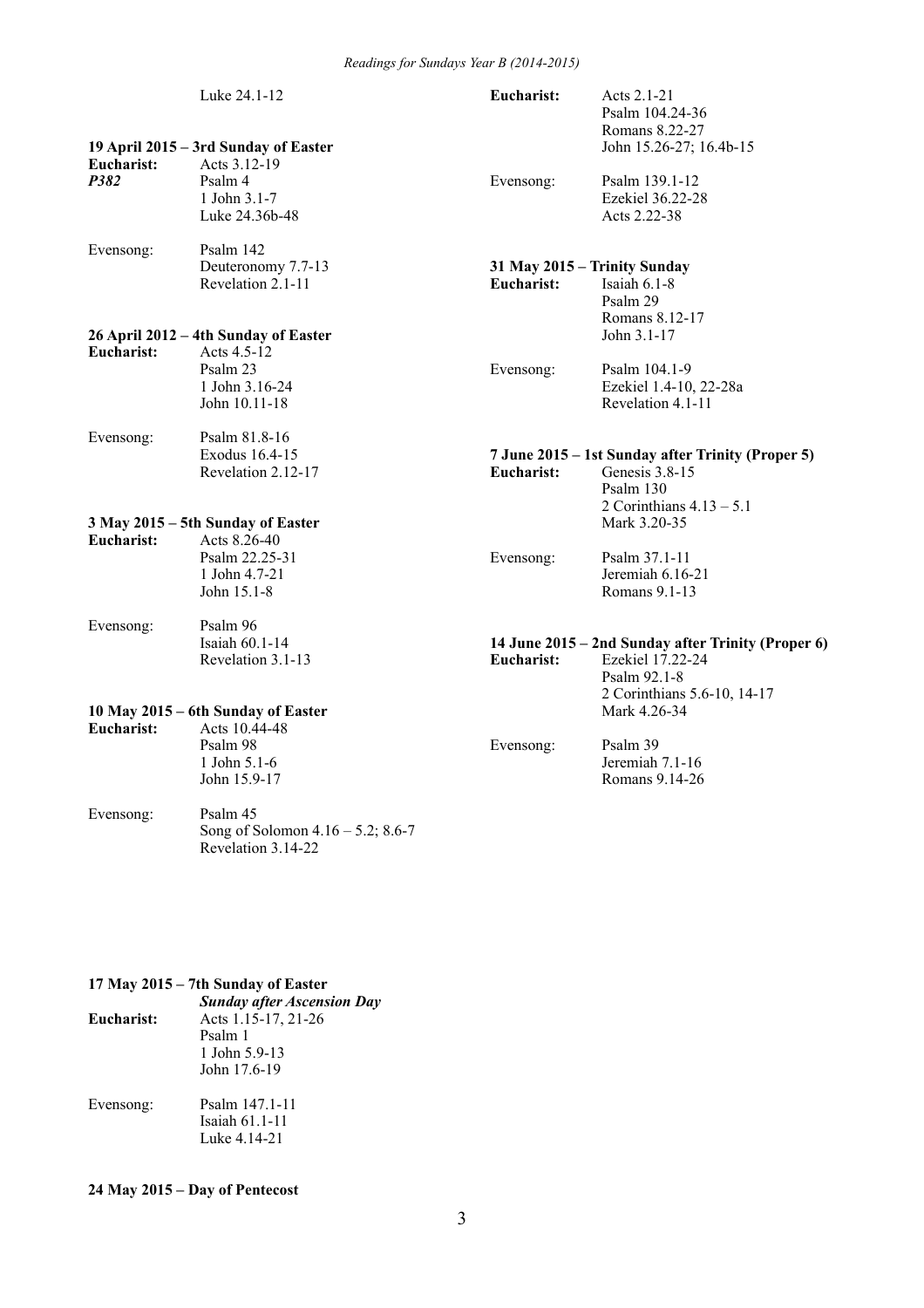| Eucharist:              | 21 June $2015 - 3$ <sup>rd</sup> Sunday after Trinity (Proper 7)<br>Job 38.1-11                                                                 |                   | 2 August 2015 – 9th Sunday after Trinity                                     | (Proper 13) |
|-------------------------|-------------------------------------------------------------------------------------------------------------------------------------------------|-------------------|------------------------------------------------------------------------------|-------------|
|                         | Psalm 107:23-32<br>2 Corinthians 6:1-13<br>Mark 4:35-41                                                                                         | Eucharist:        | Exodus 16.2-4, 9-15<br>Psalm 78.23-29<br>Ephesians 4.1-16<br>John 6.24-35    |             |
| Evensong:               | Psalm 49<br>Jeremiah 10.1-16<br>Romans 11:25-36                                                                                                 | Evensong:         | Psalm 88.1-9<br>Job 28<br>Hebrews 11.17-31                                   |             |
| <b>Eucharist:</b>       | 28 June 2015 – 4th Sunday after Trinity (Proper 8)<br>Wisdom of Solomon 1.13-15; 2.23-24                                                        |                   | 9 August 2015 – 10th Sunday after Trinity                                    |             |
|                         | Psalm 30<br>2 Corinthians 8.7-15<br>Mark 5.21-43                                                                                                | Eucharist:        | 1 Kings 19.4-8<br>Psalm 34.1-8<br>Ephesians $4.25 - 5.2$<br>John 6.35, 41-51 | (Proper 14) |
| Evensong:               | Psalm 53<br>Jeremiah 11.1-14<br>Romans 13.1-10                                                                                                  | Evensong:         | Psalm 91<br>Job $39.1 - 40.4$<br>Hebrews 12.1-17                             |             |
|                         | 5 July 2015 – 5th Sunday after Trinity (Proper 9)                                                                                               |                   |                                                                              |             |
| Eucharist:              | Ezekiel 2.1-5<br>Psalm 123<br>2 Corinthians 12.2-10                                                                                             |                   | 16 August 2015 - 11th Sunday after Trinity                                   |             |
|                         | Mark 6.1-13                                                                                                                                     | Eucharist:        | Proverbs 9.1-6<br>Psalm 34.9-14                                              | (Proper 15) |
| Evensong:               | Psalm 53<br>Jeremiah 11:1-14<br>Romans 13:1-10                                                                                                  |                   | Ephesians 5.15-20<br>John 6.51-58                                            |             |
| Eucharist:              | 12 July 2015 – 6th Sunday after Trinity (Proper 10)<br>Amos 7.7-15<br>Psalm 85.8-13                                                             | Evensong:         | Psalm 100<br>Exodus $2.23 - 3.10$<br>Hebrews 13.1-15                         |             |
|                         | Ephesians 1.3-14<br>Mark 6.14-29                                                                                                                |                   | 23 August 2015 - 12th Sunday after Trinity                                   | (Proper 16) |
| Evensong:               | Psalm 66.1-9<br>Job 4.1; 5.6-27<br>Romans 15.14-29                                                                                              | <b>Eucharist:</b> | Joshua 24.1-2a, 14-18<br>Psalm 34.15-22<br>Ephesians 6.10-20<br>John 6.56-69 |             |
| Eucharist:              | 19 July 2015 – 7th Sunday after Trinity (Proper 11)<br>Jeremiah $23:1-6$<br>Psalm 23<br>Ephesians 2:11-22<br>Mark 6:30-34, 53-56                | Evensong:         | Psalm 116<br>Exodus $4.27 - 5.1$<br>Hebrews 13.16-21                         |             |
| Evensong:               | Psalm 73:21-28<br>Job $13:13 - 14:6$<br>Hebrews 2:15-18                                                                                         |                   |                                                                              |             |
| Eucharist:<br>Evensong: | 26 July 2015 – 8th Sunday after Trinity (Proper 12)<br>2 Kings 4.42-44<br>Psalm 145.10-18<br>Ephesians 3.14-21<br>John 6.1-21<br>Psalm 74.12-17 |                   |                                                                              |             |
|                         | Job 19.1-27a<br>Hebrews 8                                                                                                                       |                   |                                                                              |             |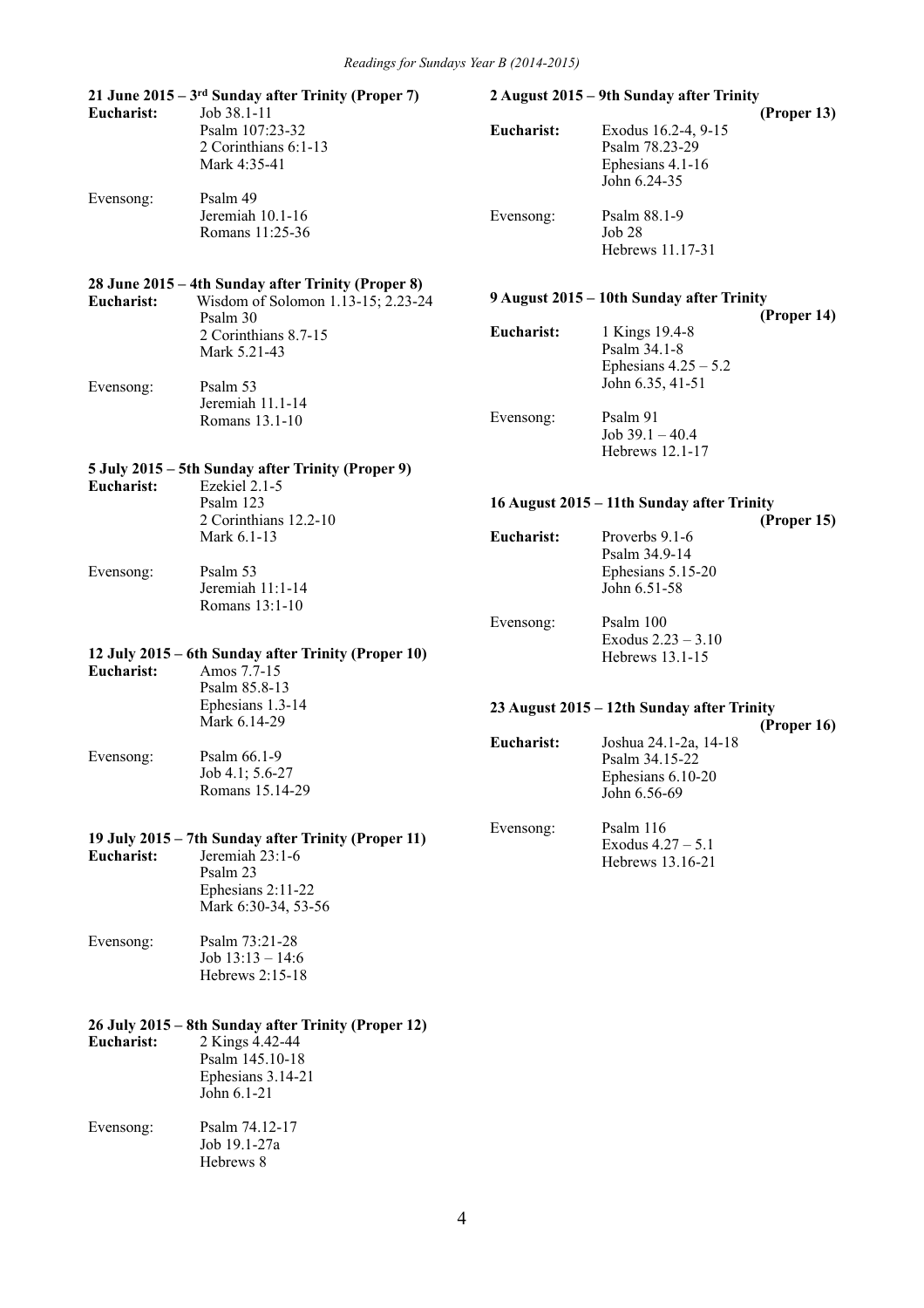#### **30 September 2015 – 13th Sunday after Trinity (Proper 17) Eucharist:** Deuteronomy 4.1-2, 6-9 Psalm 15 James 1.17-27 Mark 7.1-8, 14-15, 21-23 Evensong: Psalm 119.1-16 Exodus 12.21-27 Matthew 4.23 – 5.20 **6 September 2015 – 14th Sunday after Trinity (Proper 18) Eucharist:** Isaiah 35.4-7a *P463* Psalm 146 James 2.1-10, 14-17 Mark 7.24-37 Evensong: Psalm 119.41-56 Exodus 14.5-31 Matthew 6.1-18 **13 September 2015 – 15th Sunday after Trinity (Proper 19) Eucharist:** Isaiah 50.4-9a Psalm 116.1-9 James 3.1-12 Mark 8.27-38 Evensong: Psalm 119.73-88 Exodus 18.13-26 Matthew 7.1-14 **20 September 2015 – 16th Sunday after Trinity (Proper 20) Eucharist:** Wisdom of Solomon 1.16 – 2.1,12-22 Psalm 54 James 3.13 – 4.3, 7-8a Mark 9.30-37 Evensong: Psalm 119.137-144 Exodus 19.10-25 Matthew 8.23-34 Evensong: Psalm 100 Deuteronomy 26.1-11 Philippians 4.4-9 **11 October 2015 – 19th Sunday after Trinity (Proper 23) Eucharist:** Amos 5.6-7, 10-15 Psalm 90.12-17 Hebrews 4.12-16 Mark 10.17-31 Evensong: Psalm 127 Joshua 5.13 – 6.20 Matthew 11.20-30 **18 October 2015 – 20th Sunday after Trinity (Proper 24) Eucharist:** Isaiah 53.4-12 Psalm 91.9-16 Hebrews 5.1-10 Mark 10.35-45 Evensong: Psalm 141 Joshua 14.6-14 Matthew 12.1-21  *And in St Luke's ONLY* **18 October 2015 – St Luke the Evangelist Eucharist:** Isaiah 35.3-6 Psalm 147.1-7 2 Timothy 4.5-17 Luke 10.1-9 **25 October 2015 – Bible Sunday Eucharist:** Isaiah 55.1-11 Psalm 19.7-14 2 Timothy 3.14 – 4.5 John 5.36-47 Evensong: Psalm 119.1-16 2 Kings 22 Colossians 3.12-17

#### **27 September 2015 – 17th Sunday after Trinity (Proper 21)**

| 110pt1 21                    |
|------------------------------|
| Numbers 11.4-6, 10-16, 24-29 |
| Psalm 19.7-14                |
| James 5.13-20                |
| Mark 9.38-50                 |
| Psalm 121                    |
|                              |

# Exodus 24.1-18 Matthew 9.1-8

# **4 October 2015 – HARVEST FESTIVAL**

| Joel 2.21-27       |
|--------------------|
| Psalm 126          |
| 1 Timothy $6.6-10$ |
| Matthew $6.25-33$  |
|                    |